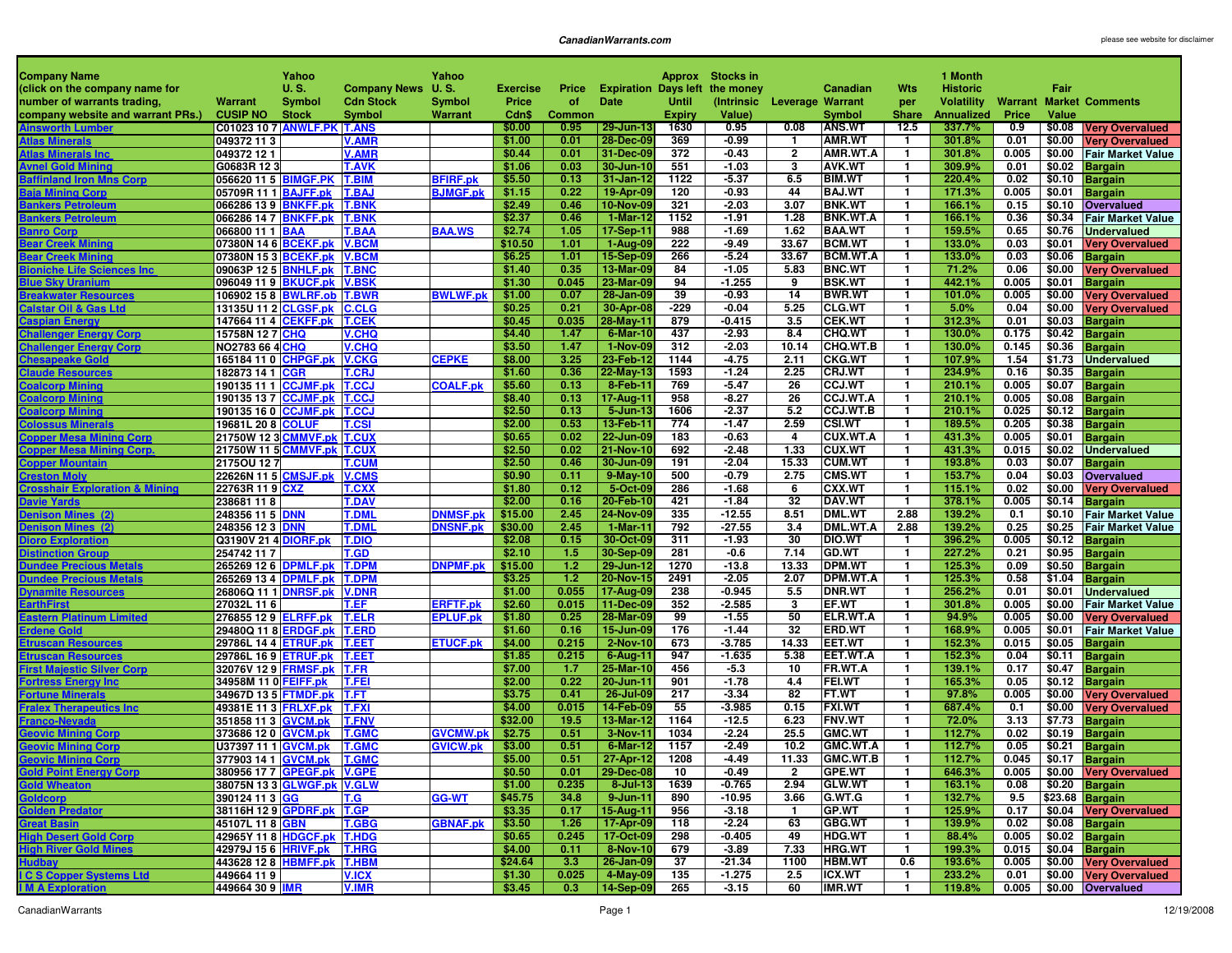| <b>Company Name</b>                                |                                              | Yahoo         |                              | Yahoo           |                   |                |                                       |             | Approx Stocks in            |                    |                                  |                              | 1 Month           |               |                  |                                          |
|----------------------------------------------------|----------------------------------------------|---------------|------------------------------|-----------------|-------------------|----------------|---------------------------------------|-------------|-----------------------------|--------------------|----------------------------------|------------------------------|-------------------|---------------|------------------|------------------------------------------|
| (click on the company name for                     |                                              | <b>U.S.</b>   | Company News U.S.            |                 | <b>Exercise</b>   | Price          | <b>Expiration Days left the money</b> |             |                             |                    | Canadian                         | <b>Wts</b>                   | <b>Historic</b>   |               | Fair             |                                          |
| number of warrants trading,                        | Warrant                                      | <b>Symbol</b> | <b>Cdn Stock</b>             | <b>Symbol</b>   | Price             | of             | <b>Date</b>                           | Until       | (Intrinsic Leverage Warrant |                    |                                  | per                          | <b>Volatility</b> |               |                  | <b>Warrant Market Comments</b>           |
| <b>IM A Exploration</b>                            | 450913 11 6 <b>IMR</b>                       |               | <b>V.IMR</b>                 |                 | \$3.80            | 0.3            | 21-Mar-10                             | 452         | $-3.5$                      | 60                 | <b>IMR.WT.A</b>                  | $\mathbf{1}$                 | 119.8%            | 0.005         |                  | \$0.01 Bargain                           |
| <b>Ivanhoe Energy</b>                              | 465790 11 1   <u>IVAN.pk</u>                 |               | T.IE.                        | <b>IVNWF.pk</b> | \$2.93            | 0.425          | 15-May-11                             | 866         | $-2.505$                    | 4.25               | IE.WT                            | $\mathbf{1}$                 | 134.3%            | 0.1           | \$0.17           | <b>Bargain</b>                           |
| <b>Ivory Energy</b>                                | 46589L 11 3 IVVFF.pk                         |               | V.IV                         | <b>IVYEF.pk</b> | \$1.00            | 0.035          | 18-Jul-12                             | 1289        | $-0.965$                    | 1.75               | IV.WT                            | $\mathbf{1}$                 | 228.3%            | 0.02          |                  | \$0.03 Bargain                           |
| <b>Katanga Mining</b>                              | 49373T 12 8 KATFF.pk                         |               | <b>T.KAT</b>                 | <b>KATGF.pk</b> | \$8.50<br>\$32.00 | 0.33           | 20-Nov-11                             | 1051        | $-8.17$                     | 16.5               | KAT.WT                           | $\mathbf{1}$                 | 295.3%            | 0.02<br>4.99  |                  | \$0.31 Bargain                           |
| <b>Kinross</b>                                     | 496902 17 2                                  |               | T.K                          | <b>KGCAF.pk</b> | \$22.49           | 20.75<br>20.75 | 3-Sep-13                              | 1694<br>978 | $-11.25$<br>$-1.74$         | 4.16<br>3.09       | K.WT.C<br>K.WT.B                 | $\mathbf{1}$<br>2.24871      | 128.1%<br>128.1%  | 2.99          |                  | \$16.99 Bargain                          |
| Kinross (3)<br><b>Labrador Iron Mines</b>          |                                              |               | T.K<br><b>T.LIR</b>          |                 | \$5.00            | 0.5            | 7-Sep-11<br>3-Dec-09                  | 344         | $-4.5$                      | 100                | LIR.WT                           | 1.                           | 188.6%            | 0.005         | \$0.11           | \$6.62 Bargain                           |
| Lakeside Steel Inc                                 | 505435 11 5 LIMHF.pk<br>51218Q 11 1          |               | V.LS                         |                 | \$0.52            | 0.09           | 29-Nov-09                             | 340         | $-0.43$                     | nt                 | LS.WT                            | $\overline{2}$               | 421.5%            | nt            |                  | <b>Bargain</b><br>\$0.04 Not Trading     |
| <b>MDNInc</b>                                      | 31943B 12 6 MDNNF.pk                         |               | <b>T.MDN</b>                 |                 | \$1.00            | 0.57           | 14-Jan-09                             | 25          | $-0.43$                     | 114                | <b>MDN.WT</b>                    | $\mathbf{1}$                 | 116.4%            | 0.005         | \$0.00           | <b>Overvalued</b>                        |
| <b>Marathon PGN</b>                                | 565851 14 4 MRPGF                            |               | <b>T.MAR</b>                 |                 | \$6.00            | 0.35           | 17-Apr-10                             | 478         | $-5.65$                     | 70                 | <b>MAR.WT</b>                    | $\mathbf{1}$                 | 167.0%            | 0.005         | \$0.06           | <b>Bargain</b>                           |
| <b>Markland AGF Precious Metals</b>                | 570655 118                                   |               | <b>T.MPM</b>                 |                 | \$10.25           | 5.35           | $10 -$ Jul-10                         | 561         | -4.9                        | 13.05              | <b>MPM.WT</b>                    | $\mathbf{1}$                 | 123.6%            | 0.41          | \$2.31           | <b>Bargain</b>                           |
| Mega Uranium                                       | 58516W 11 2 MGAFF.pk                         |               | <b>T.MGA</b>                 | <b>MEGUF.pk</b> | \$6.00            | 0.43           | 12-Feb-12                             | 1133        | $-5.57$                     | 10.75              | <b>MGA.WT</b>                    | $\mathbf{1}$                 | 183.8%            | 0.04          | \$0.30           | <b>Bargain</b>                           |
| <b>Mega Uranium</b>                                | 58516W 12 0 MGAFF.pk                         |               | <b>T.MGA</b>                 |                 | \$7.00            | 0.43           | $6$ -Jun-12                           | 1247        | $-6.57$                     | 21.5               | <b>MGA.WT.A</b>                  | $\mathbf 1$                  | 183.8%            | 0.02          | \$0.32           | <b>Bargain</b>                           |
| <b>Melco China Resorts</b>                         | 58546Q 119                                   |               | <b>V.MCG</b>                 |                 | \$4.00            | 0.04           | 27-May-10                             | 518         | $-3.96$                     | 4                  | <b>MCG.WT</b>                    | $\mathbf{1}$                 | 326.6%            | 0.01          | \$0.03           | <b>Bargain</b>                           |
| <b>Mercator Minerals Ltd</b>                       | 587582 11 5 MLKKF.pk                         |               | <b>T.ML</b>                  | <b>MRCMF.pk</b> | \$4.00            | 0.29           | 16-Feb-12                             | 1137        | $-3.71$                     | 1.93               | <b>ML.WT</b>                     | -1                           | 236.8%            | 0.15          | \$0.26           | <b>Bargain</b>                           |
| <b>Metallic Ventures Gold</b>                      | 591253 12 5 MTLVF.pk                         |               | <b>T.MVG</b>                 |                 | \$10.00           | 0.32           | 17-Mar-09                             | 88          | $-9.68$                     | 64                 | <b>MVG.WT</b>                    | $\mathbf{1}$                 | 272.7%            | 0.005         |                  | \$0.00 Overvalued                        |
| <b>Metanor Resources</b>                           | 59138Q 13 7 MEAOF.pk V.MTO                   |               |                              |                 | \$1.00            | 0.36           | 15-May-12                             | 1226        | $-0.64$                     | 2.57               | <b>MTO.WT</b>                    | $\mathbf{1}$                 | 115.7%            | 0.14          | \$0.21           | <b>Undervalued</b>                       |
| <b>Metrobridge Networks</b>                        | 59165A 11 2                                  |               | <b>V.MEB</b>                 |                 | \$0.65            | 0.025          | 26-Jul-09                             | 217         | $-0.625$                    | 0.25               | <b>MEB.WT</b>                    | $\mathbf{1}$                 | 278.1%            | 0.1           | \$0.01           | <b>Very Overvalued</b>                   |
| <b>Minefinders Corp</b>                            | 602900 12 8 MFN                              |               | T.MFL                        |                 | \$5.00            | 5.51           | 31-Dec-11                             | 1092        | 0.51                        | 3.06               | <b>MFL.WT</b>                    | $\mathbf{1}$                 | 183.4%            | 1.8           | \$4.97           | <b>Bargain</b>                           |
| <b>Mines Management (1)</b>                        | 603432 11 3 MGN                              |               | T.MG1                        |                 | \$7.17            | 1.62           | 20-Apr-12                             | 1201        | $-5.55$                     | 3.24               | <b>MGT.WT.U</b>                  | 1.                           | 245.3%            | 0.5           | \$1.54           | <b>Bargain</b>                           |
| <b>New Gold Inc.</b>                               | 644535 12 2 NGD                              |               | <b>T.NGD</b>                 | <b>NGDAF</b>    | \$15.00           | 1.65           | 28-Jun-17                             | 3069        | $-13.35$                    | 7.17               | NGD.WT.A                         | $\mathbf{1}$                 | 198.9%            | 0.23          | \$1.64           | <b>Bargain</b>                           |
| <b>New Gold Inc.</b>                               | 644535 13 0 NGD                              |               | <b>T.NGD</b>                 |                 | \$15.00           | 1.65           | 3-Apr-12                              | 1184        | $-13.35$                    | 8.25               | NGD.WT.B                         | 10                           | 198.9%            | 0.02          | \$0.14           | <b>Bargain</b>                           |
| New Gold Inc.                                      | 644535 14 8 NGD                              |               | T.NGD                        |                 | \$9.00            | 1.65           | 28-Nov-12                             | 1419        | $-7.35$                     | $\mathbf{3}$       | NGD.WT.C                         | 10                           | 198.9%            | 0.055         | \$0.15           | <b>Bargain</b>                           |
| North American Palladium Ltd.                      | 656912 11 0 PAL                              |               | T.PDL                        | <b>PAL-WT</b>   | \$6.30            | 1.78           | 11-Dec-09                             | 352         | $-4.52$                     | 11.48              | PDL.WT                           | $\mathbf{1}$                 | 222.3%            | 0.155         | \$0.96           | <b>Bargain</b>                           |
| <b>Northrock Resources</b>                         | 666793 11 2                                  |               |                              |                 | \$0.75            | 0.03           | 30-Sep-10                             | 641         | $-0.72$                     | 6                  | NRK.WT                           | $\mathbf{1}$                 | 50.0%             | 0.005         | \$0.00           | <b>Very Overvalued</b>                   |
| <b>Olympus Pacific Minerals Inc</b>                | 68162Q 11 1 OLYMF.pk                         |               | <b>T.OYM</b>                 |                 | \$0.90            | 0.055          | 31-Jul-09                             | 222         | $-0.845$                    | 11                 | OYM.WT                           | $\mathbf{1}$                 | 192.3%            | 0.005         |                  | \$0.00 Overvalued                        |
| <b>Oroco Resource Corp</b>                         | 687033 118                                   |               | <b>V.OCO</b>                 |                 | \$0.90<br>\$1.50  | 0.06<br>0.085  | 12-Sep-09<br>23-Dec-08                | 263<br>4    | $-0.84$<br>$-1.415$         | $\mathbf{1}$<br>17 | OCO.WT<br><b>OSU-WT</b>          | $\mathbf{1}$<br>$\mathbf{1}$ | 288.3%<br>208.1%  | 0.06<br>0.005 | \$0.02<br>\$0.00 | <b>Very Overvalued</b>                   |
| <b>Orsu Metals Corp</b><br><b>Orsu Metals Corp</b> | G3192Y 11 8 OSUMF.pk<br>G3192Y 12 6 OSUMF.pk |               | <b>T.OSU</b><br><b>T.OSU</b> | <b>OSUWF.pk</b> | \$1.20            | 0.085          | 11-Apr-10                             | 472         | $-1.115$                    | 8.5                | <b>OSU-WT.A</b>                  | $\mathbf{1}$                 | 208.1%            | 0.01          | \$0.03           | <b>Very Overvalued</b><br><b>Bargain</b> |
| <b>Orsu Metals Corp</b>                            | G3192Y 14 2 OSUMF.pk                         |               | <b>T.OSU</b>                 | <b>OSUJF.pk</b> | \$1.55            | 0.085          | 21-Mar-11                             | 812         | $-1.465$                    | 4.25               | <b>OSU-WT.B</b>                  | 1                            | 208.1%            | 0.02          | \$0.05           | <b>Bargain</b>                           |
| <b>Osisko Exploration</b>                          | 688278 11 8 OSXLF.pk                         |               | T.OSK                        |                 | \$7.90            | 3.5            | 15-Nov-09                             | 326         | $-4.4$                      | 18.92              | <b>OSK.WT</b>                    | -1                           | 111.5%            | 0.185         | \$0.69           | <b>Bargain</b>                           |
| <b>Pacific Rubiales Energy</b>                     | 71646Q 11 1 PEGGF.pk                         |               | T.PRE                        |                 | \$7.80            | 2.41           | 12-Jul-12                             | 1283        | $-5.39$                     | 7.77               | <b>PRE.WT</b>                    | 1                            | 146.2%            | 0.31          | \$1.77           | <b>Bargain</b>                           |
| <b>Palo Duro Energy</b>                            | 69744M 11 5 PDEIF.pk                         |               | <b>V.PDE</b>                 |                 | \$0.50            | 0.005          | 23-Mar-09                             | 94          | $-0.495$                    | -1                 | PDE.WT                           | $\mathbf{1}$                 | 564.1%            | 0.005         | \$0.00           | <b>Very Overvalued</b>                   |
| <b>Phoenix Coal Inc.</b>                           | 71903A 11 4 PXCLF.pk                         |               | T.PHC                        |                 | \$2.25            | 0.125          | 27-Jun-10                             | 548         | $-2.125$                    | 8.33               | PHC.WT                           | $\mathbf{1}$                 | 143.9%            | 0.015         | \$0.02           | <b>Fair Market Value</b>                 |
| <b>Potash North</b>                                | 73755V 113                                   |               | <b>V.PON</b>                 |                 | \$4.00            | 0.22           | $9$ -Jul-10                           | 560         | $-3.78$                     | 3.67               | PON.WT                           | -1                           | 134.3%            | 0.06          | \$0.02           | <b>Very Overvalued</b>                   |
| <b>Primary Petroleum</b>                           | 74161X 11 5 PETEF.pk                         |               | <b>V.PIE</b>                 |                 | \$1.35            | 0.05           | 18-Sep-09                             | 269         | $-1.3$                      | 10                 | PIE.WT                           | $\mathbf{1}$                 | 453.6%            | 0.005         | \$0.04           | <b>Bargain</b>                           |
| <b>Prosep</b>                                      | 74347V 11 6 TORFF.pk                         |               | <b>T.PRP</b>                 |                 | \$0.65            | 0.11           | 2-Nov-09                              | 313         | $-0.54$                     | 5.5                | PRP.WT                           | $\mathbf{1}$                 | 227.8%            | 0.02          | \$0.05           | <b>Bargain</b>                           |
| <b>Quadra Mining</b>                               | 747319 11 9 QADMF.pk                         |               | <b>T.QUA</b>                 | QDMGF.pk        | \$20.00           | 2.85           | 8-May-10                              | 499         | $-17.15$                    | 57                 | QUA.WT                           | $\mathbf{1}$                 | 208.7%            | 0.05          | \$1.50           | <b>Bargain</b>                           |
| <b>RailPower</b>                                   | 750758 11 2 RLPPF.pk                         |               | T.P.                         | <b>RPWRF.pk</b> | \$1.25            | 0.1            | 12-Feb-10                             | 413         | $-1.15$                     | 3.33               | P.WT                             | -1                           | 91.1%             | 0.03          | \$0.00           | <b>Very Overvalued</b>                   |
| <b>Ranaz Corp</b>                                  | 75188P 118                                   |               | <b>V.RNZ</b>                 |                 | \$0.60            | 0.185          | 29-Dec-08                             | 10          | $-0.415$                    | 3.08               | RNZ.WT.A                         | -1                           | 248.4%            | 0.06          | \$0.00           | <b>Very Overvalued</b>                   |
| <b>Ranaz Corp</b>                                  | 75188P 126                                   |               | <b>V.RNZ</b>                 |                 | \$1.65            | 0.185          | 26-Sep-09                             | 277         | $-1.465$                    | 3.7                | RNZ.WT.B                         | $\mathbf{1}$                 | 248.4%            | 0.05          | \$0.07           | <b>Undervalued</b>                       |
| <b>Redcorp Ventures</b>                            | 757268 16 4 RDFVF.pk                         |               | <b>T.RDV</b>                 |                 | \$0.65            | 0.03           | 10-Jul-09                             | 201         | $-0.62$                     | 6                  | <b>RDV.WT</b>                    | 1                            | 288.2%            | 0.005         | \$0.01           | <b>Undervalued</b>                       |
| <u>Rusoro Mining</u>                               | 782227 13 6 RMLFF.pk                         |               | <b>V.RML</b>                 | <b>RSMGF.pk</b> | \$4.00            | 0.335          | 29-Nov-12                             | 1420        | $-3.665$                    | 3.72               | <b>RML.WT</b>                    | $\mathbf{1}$                 | 169.5%            | 0.09          | \$0.25           | <b>Bargain</b>                           |
| <b>Rye Patch Gold</b>                              | 783727 11 8 RPMG.pk                          |               | <b>V.RPM</b>                 |                 | \$0.75            | 0.135          | 19-Jul-09                             | 210         | $-0.615$                    | 1.35               | RPM.WT                           | $\mathbf{1}$                 | 250.6%            | 0.1           | \$0.05           | <b>Very Overvalued</b>                   |
| <b>SMTCMfg Corp of Can</b>                         | 78458Q 12 1 SMTX                             |               | <b>T.SMX</b>                 |                 | \$9.25            | 0.7            | 4-Mar-09                              | 75          | $-8.55$                     | 28                 | <b>SMX.WT</b>                    | 5                            | 296.6%            | 0.005         | \$0.01           | <b>Undervalued</b>                       |
| Salazar Resources                                  | 794007 11 2 SRLZF.pk                         |               | <b>V.SRL</b>                 |                 | \$1.50<br>\$4.00  | 0.135          | 19-Mar-09                             | 90<br>162   | $-1.365$                    | 27<br>27           | <b>SRL.WT</b>                    | $\mathbf{1}$                 | 258.3%            | 0.005         | \$0.01           | <b>Undervalued</b>                       |
| <b>Salazar Resources</b><br><b>Silver Wheaton</b>  | 794007 12 0 SRLZF.pk<br>828336 11 5 SLW      |               | <b>V.SRL</b><br>T.SLW        | <b>SLWWF.pk</b> | \$4.00            | 0.135<br>-7    | 31-May-09<br>5-Aug-09                 | 226         | $-3.865$<br>$\mathbf{3}$    | $\overline{2}$     | <b>SRL.WT.A</b><br><b>SLW.WT</b> | $\mathbf{1}$<br>5            | 258.3%<br>144.3%  | 0.005<br>0.7  | \$0.01<br>\$0.84 | <b>Bargain</b><br><b>Undervalued</b>     |
| <b>Silver Wheaton</b>                              | 828336 12 3 SLW                              |               | <b>T.SLW</b>                 | <b>SLWAF.pk</b> | \$5.50            | $\overline{7}$ | 30-Nov-09                             | 341         | 1.5                         | 2.09               | <b>SLW.WT.A</b>                  | 5                            | 144.3%            | 0.67          |                  | \$0.82 Undervalued                       |
| <b>Silver Wheaton</b>                              | 828336 13 1 SLW                              |               | <b>T.SLW</b>                 | <b>SLWBF.pk</b> | \$10.00           | $\overline{7}$ | 22-Dec-10                             | 723         | $-3$                        | 2.34               | <b>SLW.WT.B</b>                  | $\mathbf{1}$                 | 144.3%            | 2.99          |                  | \$4.57 Bargain                           |
| <b>Silver Wheaton</b>                              | 828336 13 1 SLW                              |               | <b>T.SLW</b>                 |                 | \$24.94           | $\overline{7}$ | 22-Dec-10                             | 723         | $-17.94$                    | 5.38               | SLW.WT.U                         | $\mathbf{1}$                 | 144.3%            |               |                  | 1.3 \$3.47 <b>Bargain</b>                |
| <b>Sprott Resource Corp</b>                        | 85207D 12 9 SCPZF.pk T.SCP                   |               |                              |                 | \$4.25            | 2.14           | 31-Dec-10                             | 732         | $-2.11$                     | 5.94               | <b>SCP.WT</b>                    | $\mathbf{1}$                 | 51.2%             |               |                  | $0.36$   \$0.24 Overvalued               |
| <b>Stingray Resources</b>                          | 860838 11 9 SGYRF.pk T.SRY                   |               |                              |                 | \$1.80            | 0.195          | 24-Apr-09                             | 125         | $-1.605$                    | 39                 | SRY.WT                           | $\mathbf{1}$                 | 263.8%            | $0.005$       |                  | \$0.03 Bargain                           |
| <b>Stornoway Diamonds</b>                          | 86222Q 12 9 SWYDF.pk T.SWY                   |               |                              |                 | \$1.50            | 0.065          | 12-Apr-09                             | 113         | $-1.435$                    | 13                 | <b>SWY.WT</b>                    | $\mathbf{1}$                 | 80.3%             | 0.005         |                  | \$0.00 Very Overvalued                   |
| TSO3 Inc                                           | 873015 13 5                                  |               | <b>T.TOS</b>                 |                 | \$3.00            | 0.23           | 9-Mar-09                              | 80          | $-2.77$                     | 5.75               | <b>TOS.WT</b>                    | $\mathbf{1}$                 | 144.5%            | 0.04          |                  | \$0.00 Very Overvalued                   |
| <u>Tembec</u>                                      | 87974D 11 8 TMBCF                            |               | <b>T.TMB</b>                 |                 | \$12.00           | - 1 -          | 29-Feb-12                             | 1150        | $-11$                       |                    | 13.33 TMB.WT                     | $\mathbf{1}$                 | 197.8%            | $0.075$       |                  | \$0.79 Bargain                           |
| <b>Terrane Metals</b>                              | 88103A 11 6 TRXOF.pk V.TRX                   |               |                              |                 | \$0.85            | 0.11           | 21-Jun-12                             | 1262        | $-0.74$                     | 3.67               | <b>TRX.WT</b>                    | $\mathbf{1}$                 | 141.5%            | 0.03          |                  | \$0.07 Bargain                           |
| <b>Thompson Creek Metals</b>                       | 884768 11 0 BLEFF.pk T.TCM                   |               |                              |                 | \$9.00            | 4.58           | 27-Oct-11                             | 1028        | -4.42                       | 6.54               | <b>TCM.WT</b>                    | $\mathbf{1}$                 | 79.7%             | 0.7           |                  | \$1.68 Bargain                           |
| U S Gold                                           | 912023 11 6 UXG                              |               | <b>T.UXG</b>                 | <b>UXGAW.pk</b> | \$12.47           | 1.12           | 22-Feb-11                             | 783         | $-11.35$                    | 5.33               | <b>UXG.WT</b>                    | $\mathbf{1}$                 | 77.2%             | 0.21          |                  | \$0.03 Very Overvalued                   |
| <b>Visible Gold Mines</b>                          | 92834E 11 6 VGMIF.pk V.VGD                   |               |                              |                 | \$0.50            | 0.05           | 17-Jul-09                             | 208         | $-0.45$                     | 10                 | <b>VGD.WT</b>                    | $\mathbf{1}$                 | 202.6%            | $0.005$       |                  | \$0.01 Undervalued                       |
| <b>VisionSky Corp</b>                              | 92833V 119                                   |               | <b>C.VKY</b>                 |                 | \$0.65            |                | $0.01$   22-Feb-10                    | 423         | $-0.64$                     | nt                 | <b>VKY.WT</b>                    | $\mathbf{1}$                 | 5.0%              | 0.01          |                  | \$0.00 Very Overvalued                   |